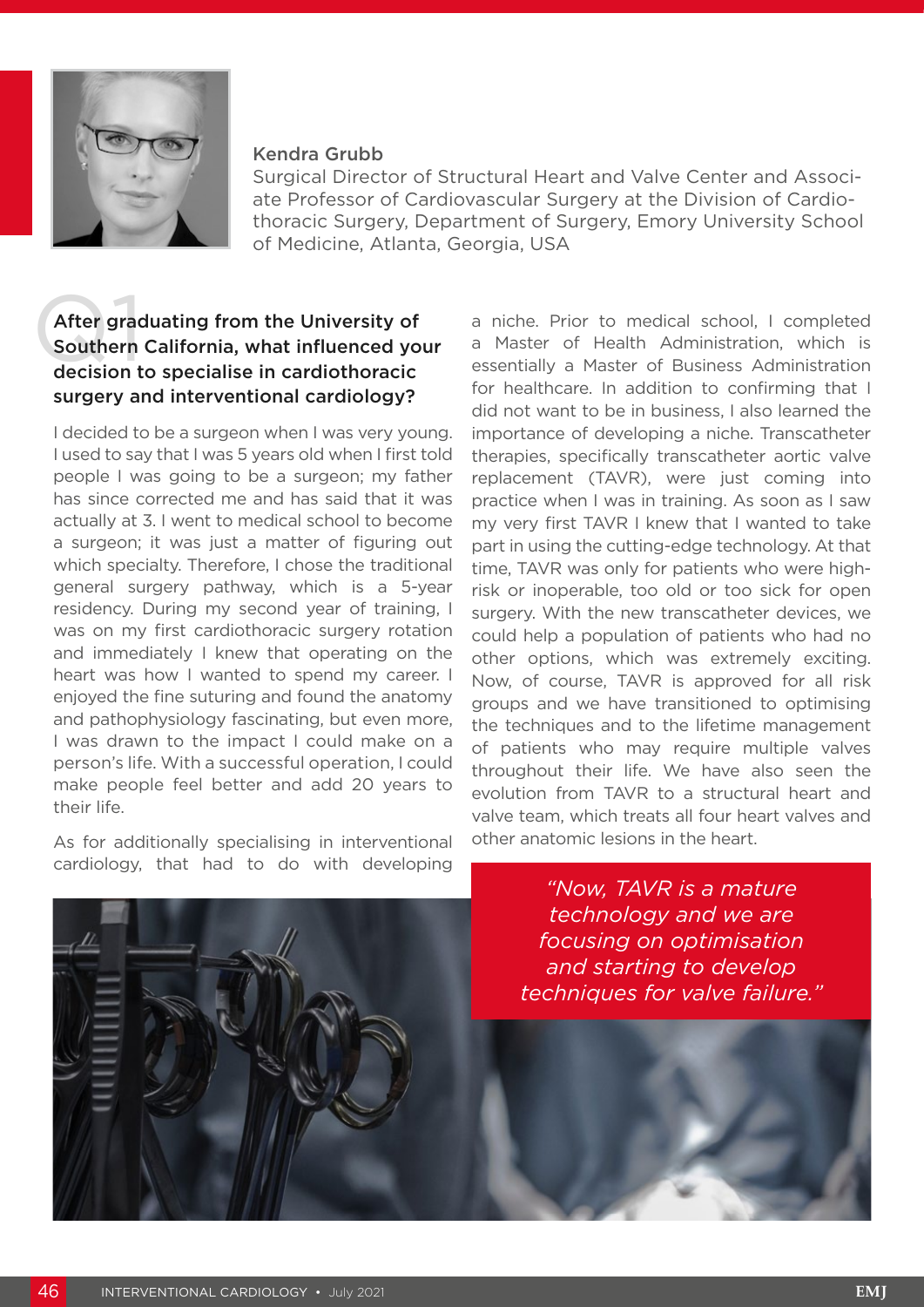#### Interventional cardiology is a field of medicine that has significantly benefitted from technological developments; are there are any new tools on the horizon that you are especially anticipating? Intervention<br>medicine that<br>from technol

Interventional cardiology, more specifically structural heart and valve, is a really exciting field right now. Early in my career, the focus was on TAVR and then every 6 months we seemed to adopt a new technique or device; it was a really exciting time. Now, TAVR is a mature technology and we are focusing on optimisation and starting to develop techniques for valve failure. I work with two pioneers in cardiac electrosurgery; they are leading the way for being able to lacerate the leaflets of the failed valves or removing the diseased leaflets completely, and are creating innovative novel therapies for patients who have no other options.

On the industry side, a whole host of devices are going through trials, early feasibility and pivotal, for the mitral valve and tricuspid. I suspect it will take a lot longer for these devices to become available as the causes of disease are more diverse and the anatomy much more complex. Yet, we remain hopeful because there is a very large patient population who have no surgical options and medical therapy alone does not correct a heart anatomic problem. Beyond valves, there is also really exciting technology to treat advanced heart failure by remodelling the left ventricle. The trials are ongoing, but so far the results are promising.

### In the USA, women account for only 4–5% of cardiac surgeons and interventional cardiologists. Why do you think this is the case, despite women making up around one-half of medical school students? In the USA, v<br>of cardiac su<br>cardiologists

It is multifactorial. I am fortunate to have an interventional cardiologist who is a woman as my partner on the structural heart team, but it is really uncommon for a programme to have two women operators. There are many reasons why women choose not to enter the cardiovascular subspecialties: some of it is due to a perception of the demands of the job and the challenges of being the only woman on a programme, but also important is the need for mentorship and sponsorship. When we look at the distribution of women who do TAVR in the USA, over 30% of the states do not have a woman implanter, surgeon, or interventional cardiologist. It would be very challenging as a medical student in those states to decide to enter the field.

This is compounded by the lengthy training required at a time in a woman's life when starting a family may be a priority. Cardiac surgery or interventional cardiology training is a minimum of 6 years and for many residents it will take even longer with the addition of advanced fellowships or designated research time. For me, after medical school, I was in training for an additional 8 years: general surgery for 5, cardiothoracic surgery for 2, and an advanced fellowship in interventional cardiology and transcatheter therapies for another 1 year. With the addition of a Master's, I was 36 years old when I started my first year as an attending. For many women in medical school, the path is too long and uninviting.

## You have been described as a champion for female cardiovascular disease, which is the most common cause of death among women worldwide; how does this disease affect women differently to men? You have bee<br>for female ca<br>the most com

Cardiovascular disease is the number one killer of women in the USA and worldwide. Although heart attack and stroke are common in both men and women, the bigger concern is that women tend to have worse outcomes. For example, the mortality for women after heart surgery is higher than for men and this is true for medical therapy for cardiovascular disease as well. Why the difference? There are many theories, but we really do not have a reason. There is often a delay in presentation as well as diagnosis for women with cardiovascular disease. Also, most of the early pharmaceutical trials enrolled predominantly men and the result may not be generalisable to women.

# As a member of Women in Thoracic Surgery, could you tell our readers about the aims of this organisation? As a membe<br>Surgery, cou<br>the aims of t

Women in Thoracic Surgery is an organisation of women surgeons that promotes women in the field through mentorship and community. The goal of Women in Thoracic Surgery is to help women become leaders in the field and to eliminate gender disparities.